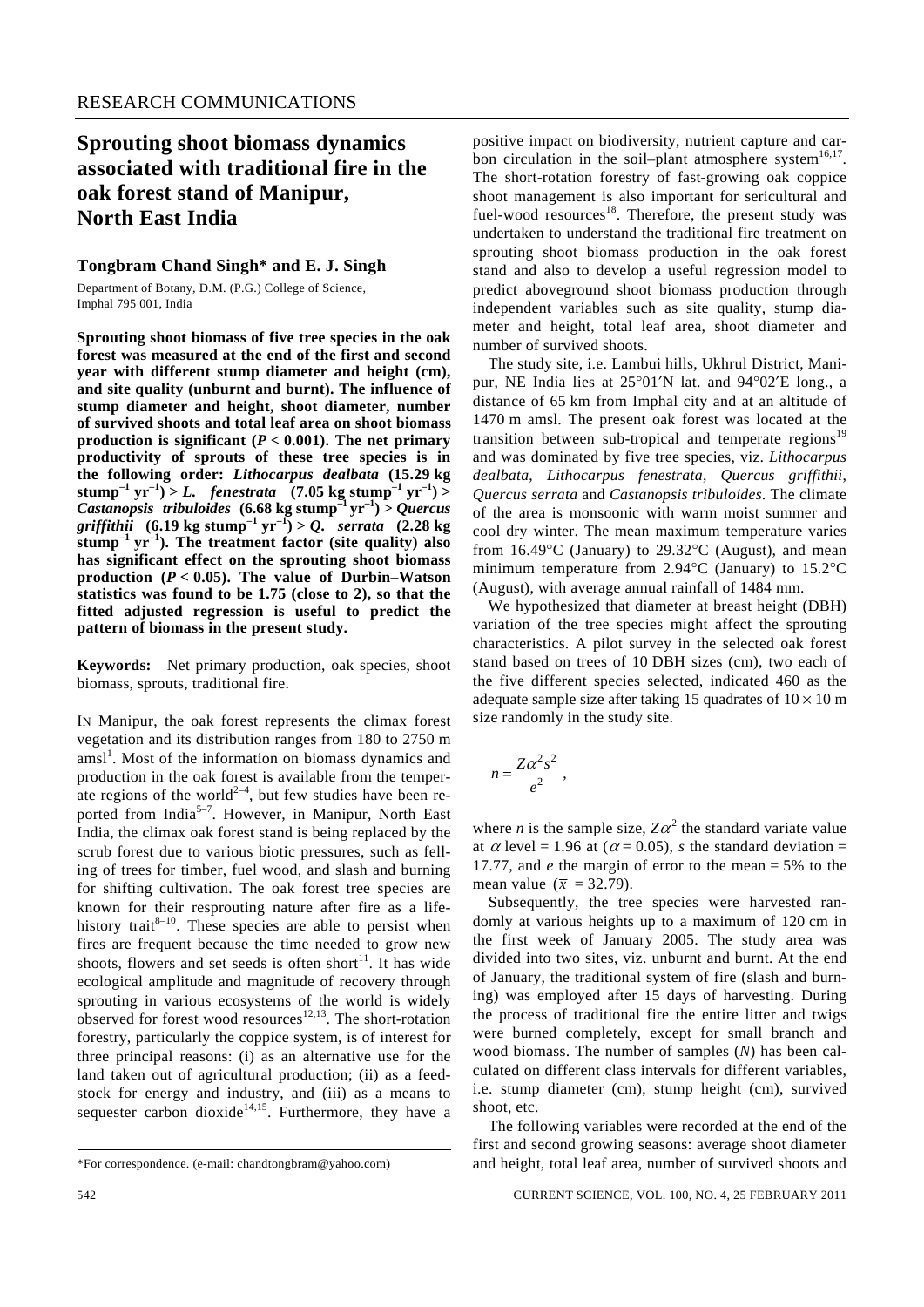biomass of sprouts in the unburnt and burnt sites. The total biomass of each individual sprout was estimated on dry weight basis (105 $\degree$ C, 72 h)<sup>20</sup>. The regression model was developed on the second-year data of biomass.

 Shoot biomass as the dependent variable is to be explained by independent variables: stump diameter and height (cm), site quality, total leaf area  $(m^2)$ , shoot diameter (cm) and number of survived shoots. In the univariate analysis of shoot biomass production one-way ANOVA was performed to compare means of various class intervals of different variables. The same independent variables were also used for the regression model to predict biomass production. A binary dummy variable (0 and 1) was adopted to quantify the site quality (unburnt and burnt). Statistical treatment of the study was performed through SPSS V.13.

 The average sprouting shoot biomass according to stump diameter and height (cm), number of shoots, number of survived shoots, shoot diameter class (cm) and total leaf area  $(m^2)$  for five oak tree species is given in Table 1. The sprouting shoot biomass increased from the lowest stump diameter class  $(< 10$  cm) to the stump diameter of 40–50 cm and then decreased in the next higher stump diameter class  $> 50$  cm ( $P < 0.01$ ). These variables have significant effects on biomass production  $(P < 0.001)$ and its correlation was also at  $P < 0.001$ . The remaining parameters showed maximum shoot biomass at the highest class interval  $(P < 0.01)$ . The effect of site quality on shoot biomass production was insignificant  $(P > 0.05)$ ; Figure 1). Student Newman–Keuls (SNK) test identifies homogenous subsets of means that are not different from each other, of different class intervals of different variables ( $P > 0.05$ ).

 In the first and second year, the mean shoot biomass values of the five tree species were significantly significant. Shoot biomass was maximum in *L. dealbata* and minimum in *Q. serrata* (Table 2). The net primary productivity of the sprouting shoot was maximum in *L. dealbata* (15.29 kg stump<sup>-1</sup> yr<sup>-1</sup>), followed by *L. fenestrata* (7.05 kg stump<sup>-1</sup> yr<sup>-1</sup>), *C. tribuloides* (6.68 kg stump<sup>-1</sup> yr<sup>-1</sup>), *Q. griffithii*  $(6.19 \text{ kg} \times \text{stump}^{-1} \text{ yr}^{-1})$  and *Q. serrata*  $(2.28 \text{ kg} \text{ stump}^{-1} \text{ yr}^{-1})$ . The sprouting shoot biomass of burnt site  $(21.02 \pm 2.14 \text{ kg} \text{ stump}^{-1} \text{ yr}^{-1})$  was higher than the unburnt site (16.78  $\pm$  1.40 kg stump<sup>-1</sup> yr<sup>-1</sup>; Figure 1). However, this variation in biomass was statistically insignificant  $(P > 0.05)$ .

 Biomass production is explained in relation to stump diameter and height (cm), number of sprouting shoots, number of survived shoots, shoot diameter and total leaf area  $(m^2)$  through multiple regression (Table 3). This adjusted multiple regression has been fitted after scanning and diagnosing the problem of multicollinearity. The cutoff value of correlation coefficient is taken as 0.6.

 The fitted regression model is as follows: The amount of biomass  $(kg) = -24.76 + 3.78$  site quality  $(kg) + 0.01$  stump height (cm)  $-0.01$  stump diameter

 $(cm) + 0.16$  total leaf area  $(m^2) + 2.64$  shoot diameter  $(cm) + 8.23$  number of survived shoots.

 A step-wise regression analysis involving the number of survived shoots, leaf area, shoot diameter and site quality was conducted to explain the variability in biomass (Table 4).

The amount of biomass  $(kg) = -24.65 + 8.27$  number of survived shoots  $+0.16$  total leaf area  $(m^2) + 2.63$  shoot diameter  $(cm) + 3.80$  site quality (kg).

The regression explains 54%  $(R^2 = 0.543)$  variation in biomass. Out of the six parameters considered, leaf area, shoot diameter, number of survived shoots and site quality showed significant relationships. However, number of survived shoots was the most influencing factor on biomass production ( $t = 12.75$ ,  $P < 0.001$ ).

 In the present study, sprouting shoot biomass production and its net primary productivity were maximum in *L. dealbata* and minimum in *Q. serrata* in both unburnt and burnt site. This may be due to maximum number of survived shoots, larger leaf area and greater shoot diameter size among the five oak tree species, and also showed significant correlation  $(P < 0.001)$ . A similar relation between biomass and leaf area index (LAI) has been found in various studies<sup>21,22</sup>. It has also been reported that LAI, total leaf area (tLA) per shoot and specific leaf area (SLA) must be the most important determinants of aboveground woody biomass production $2<sup>3</sup>$ . The sprouting shoot biomass production for all five oak tree species increased up to 40–50 cm and then decreased in  $> 50$  cm. The increase of shoot biomass up to 40–50 cm diameter size depicts juvenile to adult phase of the plant, and its maximum physiological performance<sup>24</sup>. In the last three decades, a number of workers have also reported that the sprouting success decreases with increasing parent diameter, possibly due to the inability of bud to breach the thick bark associated with larger trees or inability of the sprouts to produce enough photosynthate to keep the larger root alive<sup>25–27</sup>. The decrease in sprouting shoot biomass in > 50 cm diameter size may be due to increase in tree age with the number of dormant buds<sup>28,29</sup>. The sprouting shoot biomass production increases with stump height classes. This may be due to increase in the number of sprouting shoots with stump height classes<sup>30</sup>. This positive effect of stump height on shoot biomass production is directly related to the increase of bud bank surface vertically<sup>31</sup>.

 The variation of shoot biomass production is directly influenced by the number of sprouting shoots and of survived shoots at the end of the second year. Their survival rates are also different with different diameter and stump height classes $^{27}$ . As the height and diameter increase, the number of sprouting shoots also increases, and ultimately survival and biomass also increase. Thus, the sprouting shoot biomass also increases with the increase in total leaf area<sup>32</sup>. This positive effect may be due to more leaf area related to a significant increase in shoot diameter,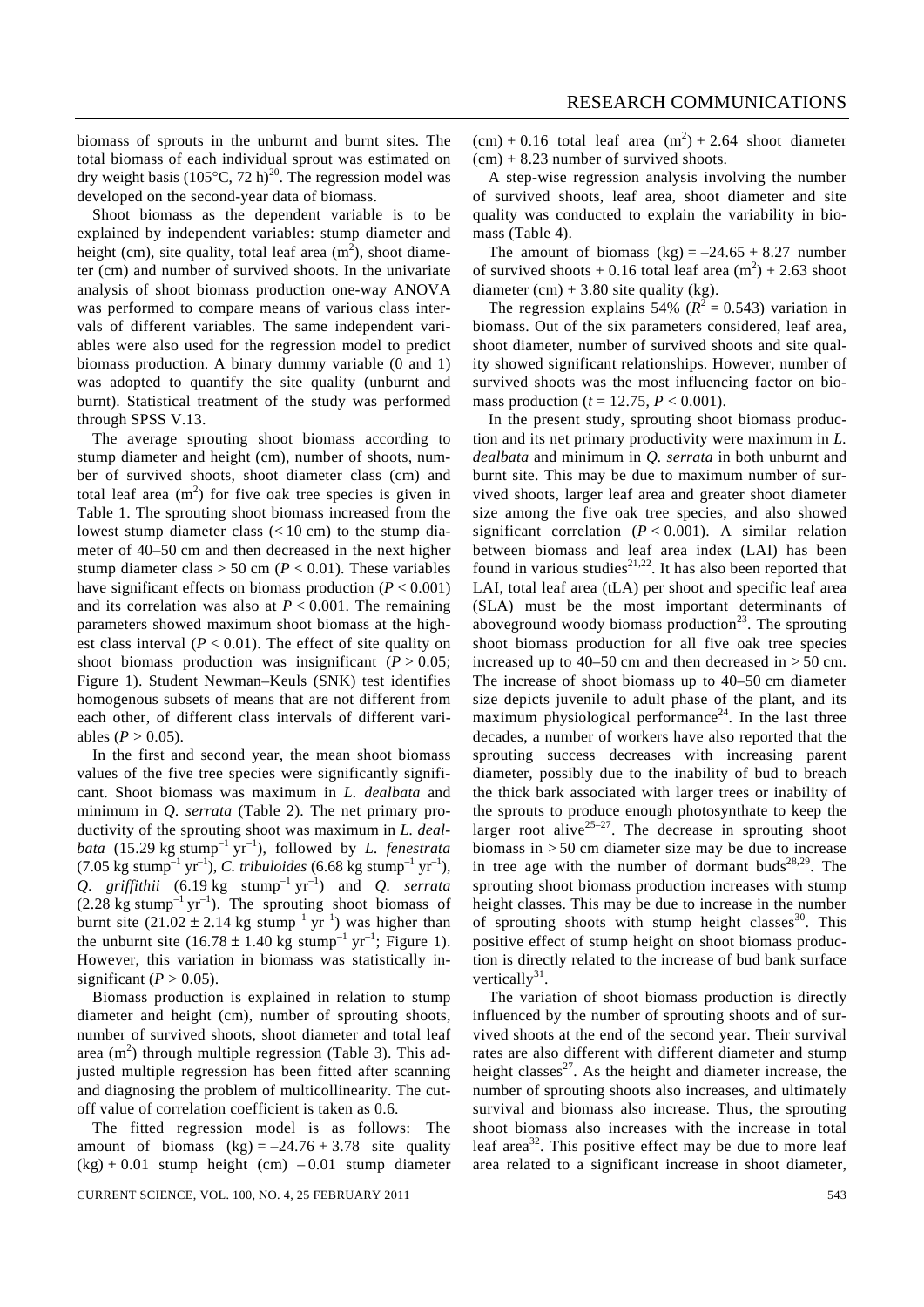|                                                    | z               | Mean biomass<br>(kg per stump)<br>$9.77 \pm 1.04$<br>$19.55 \pm 2.43$<br>$20.50 \pm 2.454$<br>$28.73 \pm 5.12$<br>$3.79 \pm 1.02$ | class (cm)<br>Height<br>$60 - 80$<br>$20 - 40$<br>$40 - 60$<br>$\!<\!20$ | 50<br>$74$<br>z     | $19.08 \pm 2.75$<br>Mean biomass<br>$14.90 \pm 2.25$<br>$16.82 \pm 2.43$<br>(kg per stump)<br>$73 \pm 1.19$<br>∞ं | Survived<br>$5 - 10$<br>shoot        | $88\,$<br>z | Mean biomass            |                        |    |                                |                          | z             | Mean biomass         |
|----------------------------------------------------|-----------------|-----------------------------------------------------------------------------------------------------------------------------------|--------------------------------------------------------------------------|---------------------|-------------------------------------------------------------------------------------------------------------------|--------------------------------------|-------------|-------------------------|------------------------|----|--------------------------------|--------------------------|---------------|----------------------|
| class (cm)<br>Diameter                             |                 |                                                                                                                                   |                                                                          |                     |                                                                                                                   |                                      |             | (kg per stump)          | diameter (cm)<br>Shoot | z  | Mean biomass<br>(kg per stump) | area $\rm (m^2)$<br>Leaf |               | (kg per stump)       |
| $\leq 10$                                          | 25              |                                                                                                                                   |                                                                          |                     |                                                                                                                   |                                      |             | $4.43 \pm 0.76$         |                        | 12 | $0.63 \pm 0.18$                | 1.00                     | $74$          | $3.11 \pm 0.38$      |
| $10 - 20$                                          | 83              |                                                                                                                                   |                                                                          |                     |                                                                                                                   |                                      | 145         | $10.72 \pm 0.74$        | $rac{2}{1}$            | 84 | $4.67 \pm 0.56$                | 2.00                     | 162           | $11.03 \pm 0.82$     |
| $20 - 30$                                          | $90\,$          |                                                                                                                                   |                                                                          |                     |                                                                                                                   | $10 - 15$                            | $\epsilon$  | $18.28 \pm 1.80$        |                        |    | $16.17 \pm 1.23$               | 3.00                     | 76            | $19.56 \pm 1.77$     |
| $30 - 40$                                          | $\overline{91}$ |                                                                                                                                   |                                                                          | $\overline{\bf 8}1$ |                                                                                                                   | $15 - 20$                            | 47          | $34.26 \pm 3.68$        | $rac{6}{6-8}$          |    | $33.76 \pm 3.87$               | 4.00                     | $\frac{4}{3}$ | $44.08 \pm 4.78$     |
| $40 - 50$                                          | $63\,$          |                                                                                                                                   | $80 - 100$                                                               | $\overline{6}$      | $21.75 \pm 3.02$                                                                                                  | $20 - 25$                            |             | $43.42 \pm 6.54$        | $\overline{8}$         |    | $32.52 \pm 4.71$               | 5.00                     |               | $48.22 \pm 7.09$     |
| $>50$                                              | $\overline{4}$  | $25.84 \pm 3.87$                                                                                                                  | $100 - 120$                                                              | 62                  | $32.26 \pm 5.59$                                                                                                  |                                      |             |                         |                        |    |                                |                          |               |                      |
|                                                    |                 | $0.269**$                                                                                                                         |                                                                          |                     | $0.243**$                                                                                                         |                                      |             | $0.602**$               |                        |    | $0.381**$                      |                          |               | $0.55**$             |
|                                                    |                 | 7.532***                                                                                                                          |                                                                          |                     | 5.558***                                                                                                          |                                      |             | 47.33***                |                        |    | $22.02***$                     |                          |               | 51.92***             |
| SNK test                                           |                 | $P$ , (i, ii) = 0.223                                                                                                             |                                                                          |                     | $P$ , $(i-iv) = 0.098$                                                                                            |                                      |             | $P$ (i, ii) = 0.146     |                        |    | $P$ , (i, ii) = 0.650          |                          |               | $P$ , (i) = 1.000    |
|                                                    |                 | $P, (i-iv) = 0.740$                                                                                                               |                                                                          |                     | $P$ , (ii-v) = 0.422                                                                                              |                                      |             | $P$ , (ii, iii) = 0.081 |                        |    | $P, (i i-i v) = 0.680$         |                          |               | $P, (ii) = 1.000$    |
|                                                    |                 | $P$ , (iii–vi) = 0.241                                                                                                            |                                                                          |                     |                                                                                                                   |                                      |             | $P, (iv) = 1.000$       |                        |    | $P, (iv-v) = 1.000$            |                          |               | $P$ , (iii) = 1.000  |
|                                                    |                 |                                                                                                                                   |                                                                          |                     | $P, (vi) = 1.000$                                                                                                 |                                      |             | $P, (v) = 1.000$        |                        |    |                                |                          |               | $P, (iv, v) = 0.274$ |
| CURRENT SCIENCE, VOL. 100, NO. 4, 25 FEBRUARY 2011 |                 | N, Sample size; $r^{**}$ , Significant at 1%; $F^{***}$ , significant at 0.01%;                                                   |                                                                          |                     |                                                                                                                   | SNK test, Student Newman-Keuls test. |             |                         |                        |    |                                |                          |               |                      |

### RESEARCH COMMUNICATIONS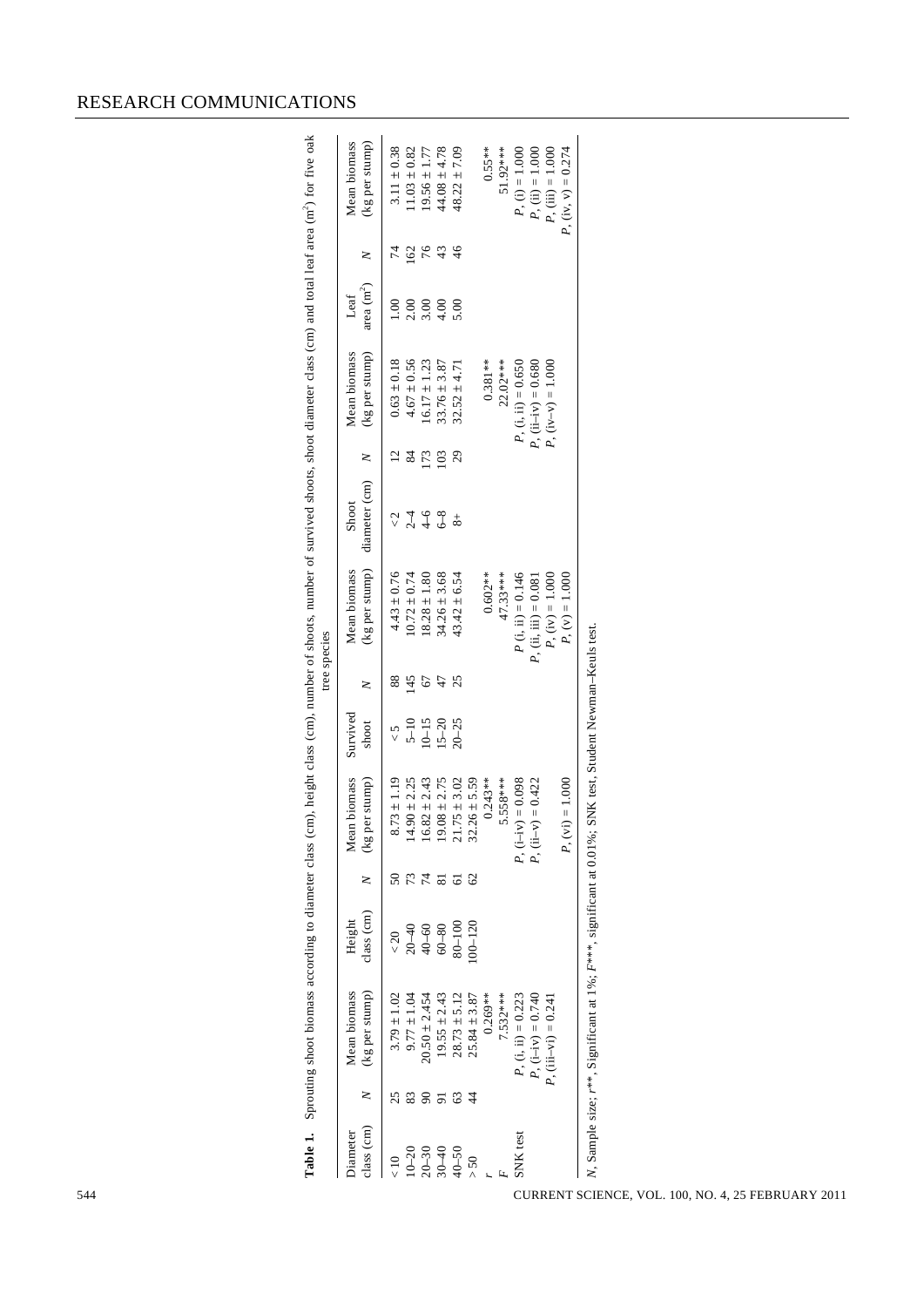| Species                 | First year biomass<br>(kg per stump per yr) | N   | Second year<br>biomass (kg per stump) | N   | Net primary productivity<br>(kg per stump) |  |  |
|-------------------------|---------------------------------------------|-----|---------------------------------------|-----|--------------------------------------------|--|--|
| Lithocarpus dealbata    | $13.56 \pm 1.30$                            | 98  | $28.85 \pm 4.08$                      | 97  | 15.29                                      |  |  |
| Lithocarpus fenestrata  | $11.45 \pm 1.12$                            | 106 | $18.50 \pm 1.84$                      | 105 | 7.05                                       |  |  |
| Castanopsis tribuloides | $10.56 \pm 1.45$                            | 86  | $17.24 \pm 2.60$                      | 79  | 6.68                                       |  |  |
| Quercus griffithii      | $9.01 \pm 1.17$                             | 49  | $15.21 \pm 2.18$                      | 64  | 6.19                                       |  |  |
| Quercus serrata         | $7.77 \pm 1.06$                             | 54  | $10.05 \pm 1.71$                      | 57  | 2.28                                       |  |  |
| F                       | $2.685*$                                    |     | $5.74**$                              |     |                                            |  |  |

Table 2. Sprouting shoot biomass (kg per stump) and net primary productivity (kg per stump per yr) of five oak tree species

*N*, Sample size; \*Significant at 5%; \*\*Significant at 1%.

**Table 3.** Adjusted multiple regression analysis of biomass production (kg per stump)

|                           |           | Unstandardized<br>coefficient | Standardized<br>coefficient |          |       | 95% CI for $\beta$ |             |
|---------------------------|-----------|-------------------------------|-----------------------------|----------|-------|--------------------|-------------|
| Covariate                 | β         | <b>SE</b>                     | β                           |          | P     | Lower bound        | Upper bound |
| Constant                  | $-24.760$ | 3.441                         |                             | $-7.196$ | 0.000 | $-31.524$          | $-17.996$   |
| Site quality              | 3.784     | 1.824                         | 0.072                       | 2.074    | 0.039 | 0.197              | 7.370       |
| Stump height (cm)         | 0.010     | 0.030                         | 0.012                       | 0.338    | 0.735 | $-0.048$           | 0.068       |
| Stump diameter (cm)       | $-0.014$  | 0.070                         | $-0.008$                    | $-0.200$ | 0.841 | $-0.151$           | 0.123       |
| Leaf area $(m2)$          | 0.157     | 0.019                         | 0.326                       | 8.061    | 0.000 | 0.118              | 0.195       |
| Shoot diameter (cm)       | 2.641     | 0.474                         | 0.209                       | 5.571    | 0.000 | 1.709              | 3.573       |
| Number of survived shoots | 8.233     | 0.670                         | 0.461                       | 12.286   | 0.000 | 6.915              | 9.550       |

Model diagnostics:  $F = 77.801$ ,  $P = 0.000$ ;  $R^2 = 0.543$ , Durbin–Watson = 1.753.

|  |  |  |  | <b>Table 4.</b> Stepwise regression of biomass production |
|--|--|--|--|-----------------------------------------------------------|
|--|--|--|--|-----------------------------------------------------------|

|                |                           |           | Unstandardized<br>coefficient | Standardized<br>coefficient |                |                  |                                | 95% CI for $\beta$      |                        |
|----------------|---------------------------|-----------|-------------------------------|-----------------------------|----------------|------------------|--------------------------------|-------------------------|------------------------|
| Model          | Predictor(s)              | β         | <b>SE</b>                     | $\beta$                     | T              | $\boldsymbol{P}$ |                                | Lower bound Upper bound | Model test $F(P)$      |
| 1              | (Constant)                | $-9.641$  | 2.178                         |                             | $-4.426$       | 0.000            | $-13.923$                      | $-5.359$                | 226.14 ( $P < 0.001$ ) |
|                | Number of survived shoots | 10.758    | 0.715                         | 0.602                       | 15.038         | 0.000            | 9.351                          | 12.164                  |                        |
| 2              | (Constant)                | $-10.182$ | 1.934                         |                             | $-5.265$       | 0.000            | $-13.984$                      | 6.380                   | $197.66 \leq 0.001$    |
|                | Number of survived shoots | 8.408     | 0.674                         | 0.470                       | 12.478         | 0.000            | 7.084                          | 9.733                   |                        |
|                | Leaf area $(m2)$          | 0.189     | 0.018                         | 0.392                       | 10.404         | 0.000            | 0.153                          | 0.224                   |                        |
| 3              | (Constant)                | $-23.065$ | 2.910                         |                             | $-7.926$       | 0.000            | $-28.786$                      | $-17.343$               | 153.483 (< 0.001)      |
|                | Number of survived shoots | 8.412     | 0.648                         | 0.471                       | 12.979         | 0.000            | 7.138                          | 9.687                   |                        |
|                | Leaf area $(m2)$          | 0.152     | 0.019                         | 0.317                       | 8.205          | 0.000            | 0.116                          | 0.189                   |                        |
|                | Shoot diameter (cm)       | 2.664     | 0.463                         | 0.211                       | 5.756          | 0.000            | 1.754                          | 3.573                   |                        |
| 4              | (Constant)                | $-24.655$ | 2.995                         |                             | $-8.231$       | 0.000            | $-30.543$                      | $-18.766$               | $117.202 \leq 0.001$   |
|                | Number of survived shoots | 8.273     | 0.649                         | 0.463                       | 12.750         | 0.000            | 6.997                          | 9.548                   |                        |
|                | Leaf area $(m2)$          | 0.157     | 0.019                         | 0.326                       | 8.424          | 0.000            | 0.120                          | 0.193                   |                        |
|                | Shoot diameter (cm)       | 2.625     | 0.461                         | 0.208                       | 5.692          | 0.000            | 1.718                          | 3.531                   |                        |
|                | Site quality              | 3.797     | 1.810                         | 0.072                       | 2.098          | 0.037            | 0.239                          | 7.355                   |                        |
|                | Summary of models         |           |                               |                             |                |                  |                                |                         |                        |
| Model          | $\boldsymbol{R}$          |           | $R^2$                         |                             | Adjusted $R^2$ |                  | Standard error of the estimate |                         | Durbin-Watson          |
| 1              | 0.602<br>0.362            |           |                               |                             | 0.361          |                  | 21.06                          |                         | 1.753                  |
| $\overline{2}$ | 0.706                     | 0.499     |                               |                             | 0.496          |                  | 18.70                          |                         |                        |
| 3              | 0.733                     | 0.538     |                               |                             | 0.534          |                  | 17.98                          |                         |                        |
| $\overline{4}$ | 0.737                     | 0.543     |                               |                             | 0.538          |                  | 17.91                          |                         |                        |

which also enhances production<sup>22,33</sup>. The univariate analysis of site quality on sprouting shoot biomass production was insignificant ( $P > 0.05$ ). This may be due to the irrespective effect of other factors when observing the

effect of site quality. However, in multivariate analysis the treatment factor (site quality) was found to be significant  $(P < 0.05)$ . This may be due to the controlling the joint linear effects of five selected parameters: stump

CURRENT SCIENCE, VOL. 100, NO. 4, 25 FEBRUARY 2011 545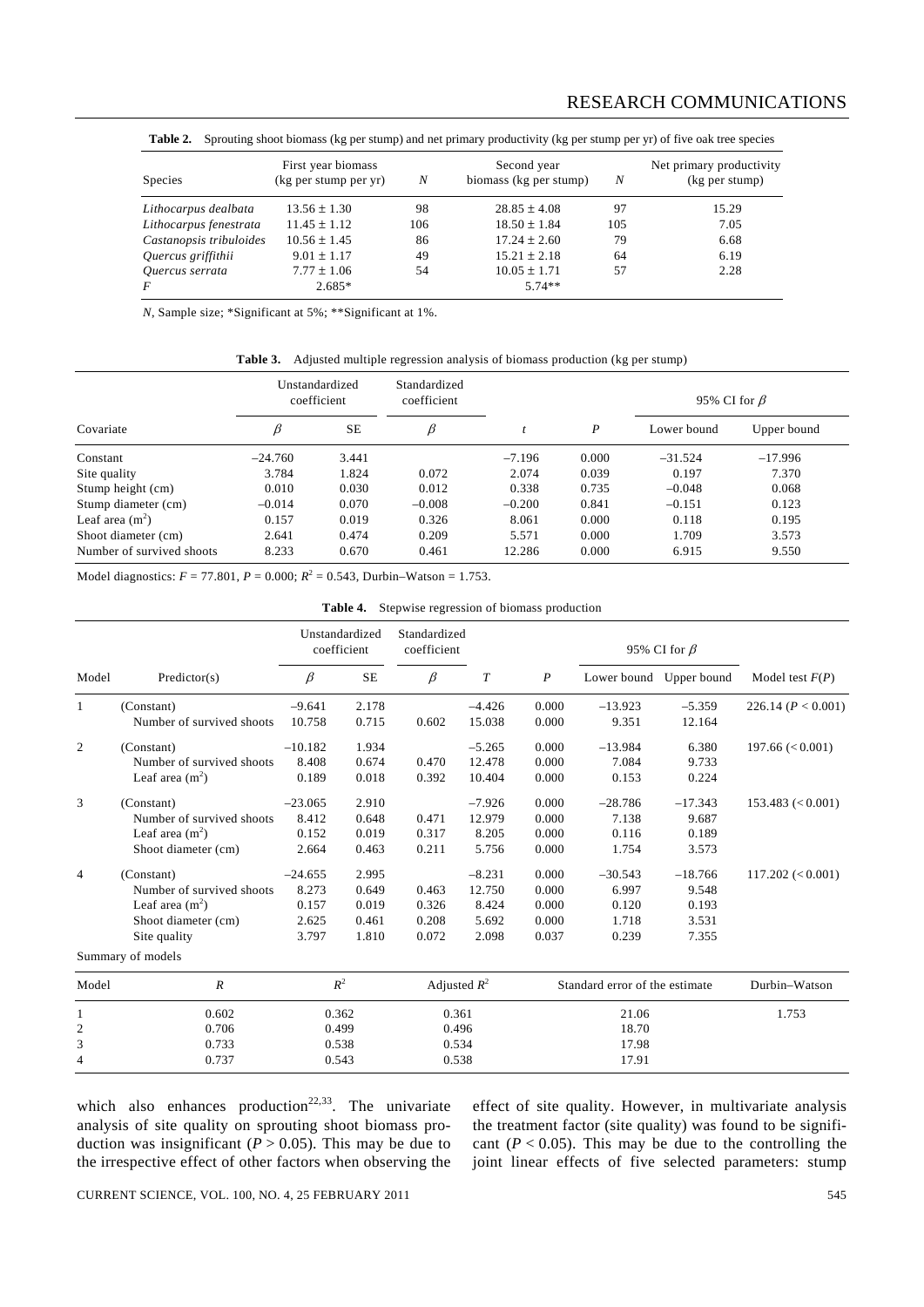

**Figure 1.** Mean biomass production (kg per stump) of shoot biomass with site quality (unburnt and burnt).

height, stump diameter, leaf area, shoot diameter and number of survived shoots. The increase of sprouting shoot biomass in the burnt site may be due to an immediate flash of readily available nutrient and also observed to increase in sprouting shoot growth in the burnt site  $34,35$ . Therefore, instead of site preparation and fertilization, traditional fire treatment could be the alternative for shoot biomass production in the oak forest stand in Manipur.

- 1. Deb, B. D., Dicotyledonous and monocotyledonous plants of Manipur. *Bull. Bot. Soc.*, 1961, **3**, 267–274.
- 2. Whittaker, R. H. and Woodwell, G. M., Structure, production and diversity of the oak pine forest at Brookhaven, New York. *J. Ecol*., 1969, **57**, 155–174.
- 3. Rochow, J. J., Mineral nutrient pool and cycling in a Missouri forest. *J. Ecol.*, 1975, **63**, 985–994.
- 4. Monk, C. D. and Day Jr, F. P., Vegetation analysis, primary production and selected nutrient budgets for a southern Appalachian oak forest: a synthesis of IBP studies at Coweeta. *For. Ecol. Manage*, 1985, **10**, 37–113.
- 5. Singh, S. P. and Singh, J. S., Structure and function of Central Himalayan oak forest. *Proc. Indian Acad. Sci.* (*Plant Sci.*), 1986, **96**, 159–189.
- 6. Rowat, Y. S. and Singh, J. S., Structure and function of oak forest in Central Himalaya II. Nutrient dynamics. *Ann. Bot.*, 1988, **62**, 413–427.
- 7. Singh, E. J. and Yadava, P. S., Structure and function of oak forest ecosystem of North Eastern India. I. Biomass dynamics and net primary production. *Oecol. Montana*, 1994, **3**, 1–9.
- 8. Kruger, F. J., Plant community and diversity and dynamics in relation to fire. In *Mediterranean Type Ecosystem. The Role of Nutrients* (eds Kruger, F. J., Mitchell, D. T. and Jarvis, J. U. M.), Springer-Verlag, Berlin, 1983, pp. 446–472.
- 9. Mooney, H. A. and Hobbs, R. J., Resilience at the individual plant level. In *Resilience in Mediterranean Type Ecosystem* (eds Dell, B., Hopkins, A. J. M. and Lamont, B. B.), Dr W. Junk, Dordrecht, 1986, pp. 65–82.
- 10. Bellingham, P. J., Resprouting as a life history strategy in woody plant community. *Oikos*, 2000, **89**, 409–416.
- 11. Keeley, J. E. and Zedler, P., Reproduction of chaparral shrubs after fire: a comparison of sprouting and seeding strategies. *Am. Midl. Nat.*, 1978, **99**, 142–161.
- 12. Amorini, E., Bruschini, S., Cutini, A., Di Lorenzo, M. G. and Fabbio, G., Treatment of Turkey oak (*Quercus cerris* L.) coppices structure, biomass and silvicultural options. *Ann. Inst. Sperimentale Selvicult.*, 1996, **27**, 121–129.
- 13. Carvalho, J. and Loureiro, A., Stool and root responding according to different cutting seasons in a *Quercus pyrenaica* willd. Coppice. *Ann. Inst. Sperimentale Selvicult.*, 1996, **27**, 83–88.
- 14. Ranney, J. W., Wright, L. L. and Layton, P. A., Hardwood energy crops: the technology of intensive culture. *Forestry*, 1987, **85**, 17–28.
- 15. Hall, D. O. and House, J. I., Trees and biomass energy: carbon storage and/or fossil fuel, substitution? *Biomass Bioenergy*, 1994, **6**, 11–30.
- 16. Gordon, J. C., The production potential of woody plants. *Iowa State J. Res.*, 1975, **49**, 267–274.
- 17. Perttu, K. L., Ecological, biological balances and conservation. *Biomass Bioenergy*, 1995, **9**, 107–116.
- 18. Heinsoo, K., Sild, E. and Koppel, A., Estimation of shoot biomass productivity in Estonian *Salix* plantations. *For. Ecol. Manage.*, 2002, **170**, 67–74.
- 19. Champion, G. H. and Seth, S. K., *General Silviculture for India*, Government of India Publication Branch, Department of Printing and Stationery, Delhi, 1968, p. 252.
- 20. Newbould, P. J., *Methods of Estimating the Primary Production of Forests*, IBP Hand Book No. 2, Blackwell Scientific Publications, Oxford, 1967, p. 62.
- 21. Linder, S., Potential and actual production in Australian forest stands. In *Research for Forest Management* (eds Landsberg, J. J. and Parsons, W.), CSIRO, Melbourne, Australia, 1985, pp. 11–35.
- 22. Zavitkovski, J., Isebrands, J. G. and Dawson, D. H., Productivity and utilization potential of short-rotation *Populus* in the lake states. In Proceedings of Symposium on Eastern Cottonwood and Related Species (eds Thielges, B. A. and Land, S. B. J.), Louisiana State University, Baton Rouge, USA, 1976, pp. 392–401.
- 23. Pellis, A., Laureysens, I. and Ceulemans, R., Growth and production of a short rotation coppice culture of poplar. I. Clonal differences in leaf characteristics in relation to biomass production. *Biomass Bioenergy*, 2004, **27**, 9–19.
- 24. Hartmann, H. T. and Kester, D. E., *Plant Propagation*: *Principles and Practices*, Prentice-Hall, NJ, 1975, p. 559.
- 25. Weigel, D. R. and Johnson, P. S., Stump sprouting probabilities for southern Indian oaks. United States Department of Agriculture Forest Service, Technical paper, Brief TB-NC 7, 1998, p. 6.
- 26. Johnson, P. S., Growth and structural development of red oak sprout clumps. *For. Sci.*, 1975, **21**, 413–418.
- 27. Weigel, D. R. and Peng, C. J., Predicting stump sprouting and competitive success of five oak tree species in south Indian. *Can. J. For. Res.*, 2002, **32**, 703–712.
- 28. Roth, E. R. and Hepting, G. H., Origin and development of oak stump sprouts as affecting their likelihood of decay. *J. For.*, 1943, **41**, 27–36.
- 29. Clark, F. B. and Liming, F. C., Sprouting of black-jack oaks in the Missouri, Ozarks. United States Department of Agriculture Forest Service, Central States Forest Experimental Station, Technical paper, 1953, p. 137.
- 30. Khan, M. L. and Tripathi, R. S., Tree regeneration in a disturbed sub-tropical wet hill forest of North-East India: effect of stump diameter and height on sprouting of four tree species. *For. Ecol. Manage.*, 1986, **17**, 199–209.
- 31. Sieg, C. H. and Wright, H. A., The role of prescribed burning in regenerating *Quercus macrocarpa* and associated woody plant in Stringer Woodland in Black Hills, South Dakota. *Int. J. Wildland Fire*, 1996, **6**, 21–29.
- 32. Barigah, T. S., Saugier, B., Moussean, M., Guittet, J. and Ceulemans, R., Photosynthesis, leaf area and productivity of 5 poplar clones during their establishment year. *Ann. Sci. For.*, 1994, **51**, 613–625.

546 CURRENT SCIENCE, VOL. 100, NO. 4, 25 FEBRUARY 2011